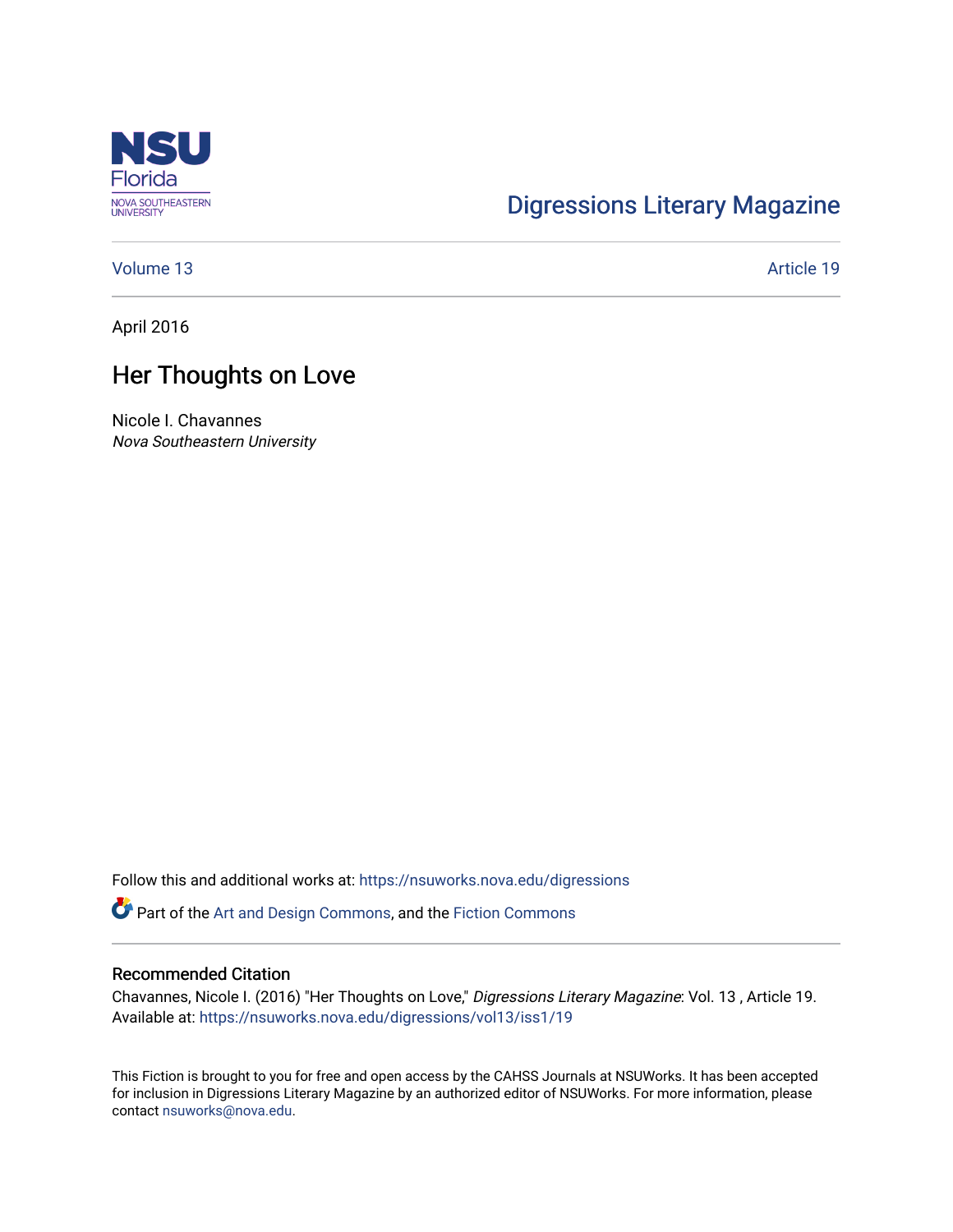## Her Thoughts on Love

### Author Bio

Nicole has been writing since middle school, but not diligently enough to satisfactorily call herself a "writer." However, seeing the wonderful work of her peers has motivated and inspired her, and she's writing more than she has in years. Her passion for the craft has been mercifully been re-ignited.